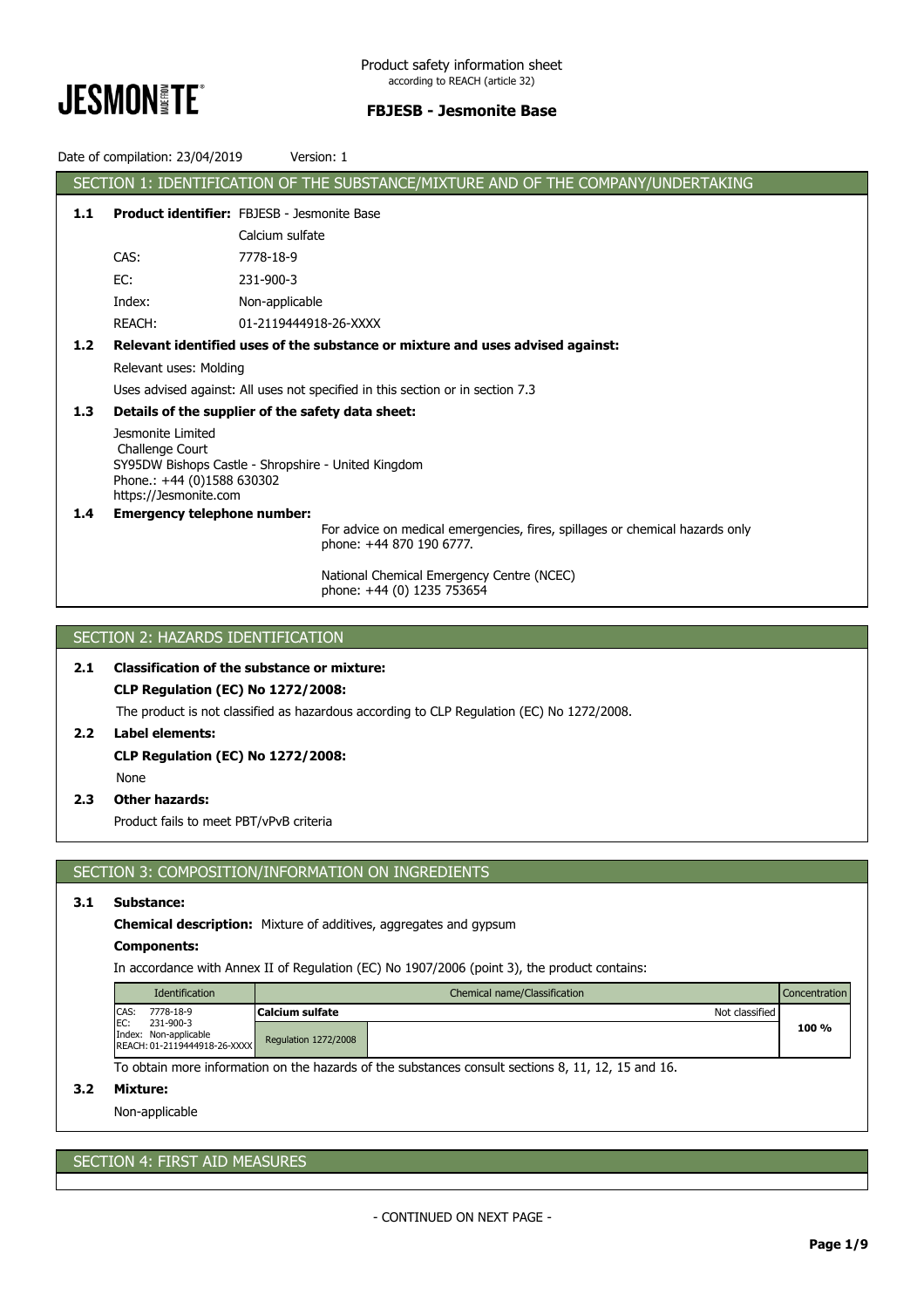

Date of compilation: 23/04/2019 Version: 1

# SECTION 4: FIRST AID MEASURES (continued)

### **4.1 Description of first aid measures:**

Consult a doctor in case of discomfort showing the SDS for the product.

### **By inhalation:**

In case of symptoms, move the person affected into fresh air.

## **By skin contact:**

In case of contact it is recommended to clean the affected area thoroughly with water and neutral soap. In case of changes to the skin (stinging, redness, rashes, blisters,…), seek medical advice with this Safety data Sheet

### **By eye contact:**

Rinse with water until the product has been eliminated. In case of problems, consult a doctor showing the SDS for the product.

### **By ingestion/aspiration:**

In case of consumption in large quantities, it is recommended to seek medical assistance.

### **4.2 Most important symptoms and effects, both acute and delayed:**

Acute and delayed effects are indicated in sections 2 and 11.

### **4.3 Indication of any immediate medical attention and special treatment needed:**

Non-applicable

# SECTION 5: FIREFIGHTING MEASURES

### **5.1 Extinguishing media:**

Product is non-flammable, with a low risk of fire due to the flammabliity characteristics of the product in normal conditions of storage, handling and use. In the case of the existence of sustained combustion as a result of improper handling, storage or use any type of extinguishing agent can be used (ABC Powder, water,...)

### **5.2 Special hazards arising from the substance or mixture:**

Due to its non-flammable nature, the product does not present a fire risk under normal conditions of storage, handling and use.

### **5.3 Advice for firefighters:**

Depending on the magnitude of the fire it may be necessary to use full protective clothing and self-contained breathing apparatus (SCBA). Minimum emergency facilities and equipment should be available (fire blankets, portable first aid kit,...) in accordance with Directive 89/654/EC.

## **Additional provisions:**

Act in accordance with the Internal Emergency Plan and the Information Sheets on actions to take after an accident or other emergencies. Eliminate all sources of ignition. In case of fire, cool the storage containers and tanks for products susceptible to combustion, explosion or BLEVE as a result of high temperatures. Avoid spillage of the products used to extinguish the fire into an aqueous medium.

# SECTION 6: ACCIDENTAL RELEASE MEASURES

## **6.1 Personal precautions, protective equipment and emergency procedures:**

Sweep up and shovel product or collect by other means and place in container for reuse (preferred) or disposal

### **6.2 Environmental precautions:**

This product is not classified as hazardous to the environment. Keep product away from drains, surface and ground water.

## **6.3 Methods and material for containment and cleaning up:**

It is recommended:

Sweep up and shovel product or collect by other means and place in container for reuse (preferred) or disposal

## **6.4 Reference to other sections:**

See sections 8 and 13.

# SECTION 7: HANDLING AND STORAGE

## **7.1 Precautions for safe handling:**

- CONTINUED ON NEXT PAGE -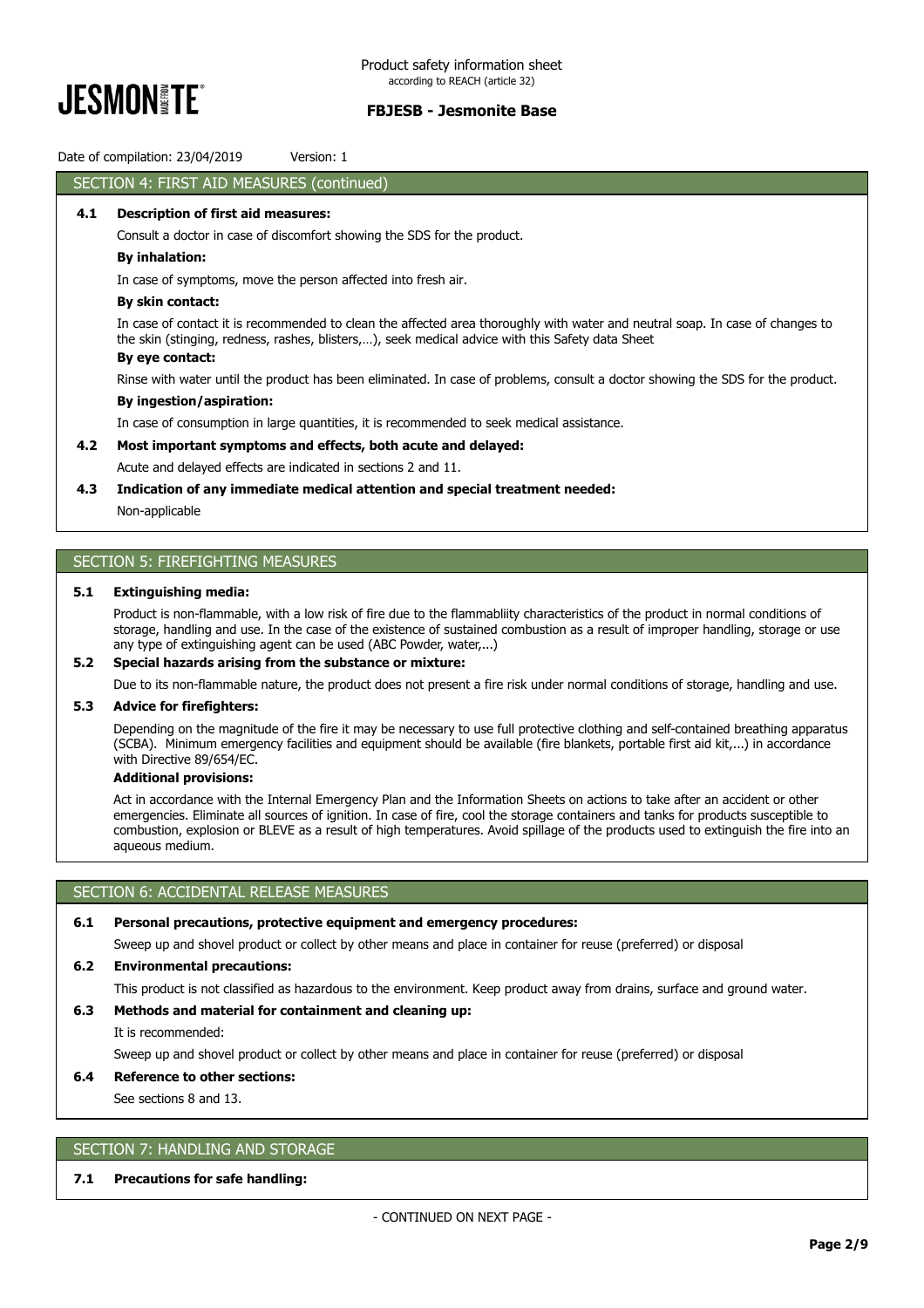

Date of compilation: 23/04/2019 Version: 1

### SECTION 7: HANDLING AND STORAGE (continued)

### A.- Precautions for safe manipulation

Comply with the current legislation concerning the prevention of industrial risks. Keep containers hermetically sealed. Control spills and residues, destroying them with safe methods (section 6). Avoid leakages from the container. Maintain order and cleanliness where dangerous products are used.

B.- Technical recommendations for the prevention of fires and explosions

Due to its non-flammable nature, the product does not present a fire risk under normal conditions of storage, handling and use.

C.- Technical recommendations to prevent ergonomic and toxicological risks

Do not eat or drink during the process, washing hands afterwards with suitable cleaning products.

D.- Technical recommendations to prevent environmental risks

It is not necessary to take special measures to prevent environmental risks. For more information see subsection 6.2

### **7.2 Conditions for safe storage, including any incompatibilities:**

A.- Technical measures for storage

Minimum Temp.: 5 ºC Maximum Temp.: 25 °C

Maximum time: 6 Months

B.- General conditions for storage

Avoid sources of heat, radiation, static electricity and contact with food. For additional information see subsection 10.5

### **7.3 Specific end use(s):**

Except for the instructions already specified it is not necessary to provide any special recommendation regarding the uses of this product.

## SECTION 8: EXPOSURE CONTROLS/PERSONAL PROTECTION

### **8.1 Control parameters:**

Substances whose occupational exposure limits have to be monitored in the workplace (EH40/2005 Workplace exposure limits): Nuisance dust: Inhalable dust 10 mg/m3 // Respirable dust 4 mg/m3

### **DNEL (Workers):**

|                       |             |                        | Short exposure |                        | Long exposure  |
|-----------------------|-------------|------------------------|----------------|------------------------|----------------|
| <b>Identification</b> |             | Systemic               | Local          | Systemic               | Local          |
| Calcium sulfate       | <b>Oral</b> | Non-applicable         | Non-applicable | Non-applicable         | Non-applicable |
| CAS: 7778-18-9        | Dermal      | Non-applicable         | Non-applicable | Non-applicable         | Non-applicable |
| EC: 231-900-3         | Inhalation  | 5082 mg/m <sup>3</sup> | Non-applicable | $21.17 \text{ mg/m}^3$ | Non-applicable |

### **DNEL (General population):**

|                       |             |                       | Short exposure |                        | Long exposure  |
|-----------------------|-------------|-----------------------|----------------|------------------------|----------------|
| <b>Identification</b> |             | Systemic              | Local          | Systemic               | Local          |
| Calcium sulfate       | <b>Oral</b> | Non-applicable        | Non-applicable | Non-applicable         | Non-applicable |
| CAS: 7778-18-9        | Dermal      | Non-applicable        | Non-applicable | Non-applicable         | Non-applicable |
| EC: 231-900-3         | Inhalation  | $3811 \text{ mg/m}^3$ | Non-applicable | 5.29 mg/m <sup>3</sup> | Non-applicable |

### **PNEC:**

| <b>Identification</b> |              |                |                         |                |
|-----------------------|--------------|----------------|-------------------------|----------------|
| Calcium sulfate       | <b>STP</b>   | $100$ mg/L     | <b>Fresh water</b>      | Non-applicable |
| CAS: 7778-18-9        | Soil         | Non-applicable | <b>Marine water</b>     | Non-applicable |
| EC: 231-900-3         | Intermittent | Non-applicable | Sediment (Fresh water)  | Non-applicable |
|                       | Oral         | Non-applicable | Sediment (Marine water) | Non-applicable |

## **8.2 Exposure controls:**

A.- General security and hygiene measures in the work place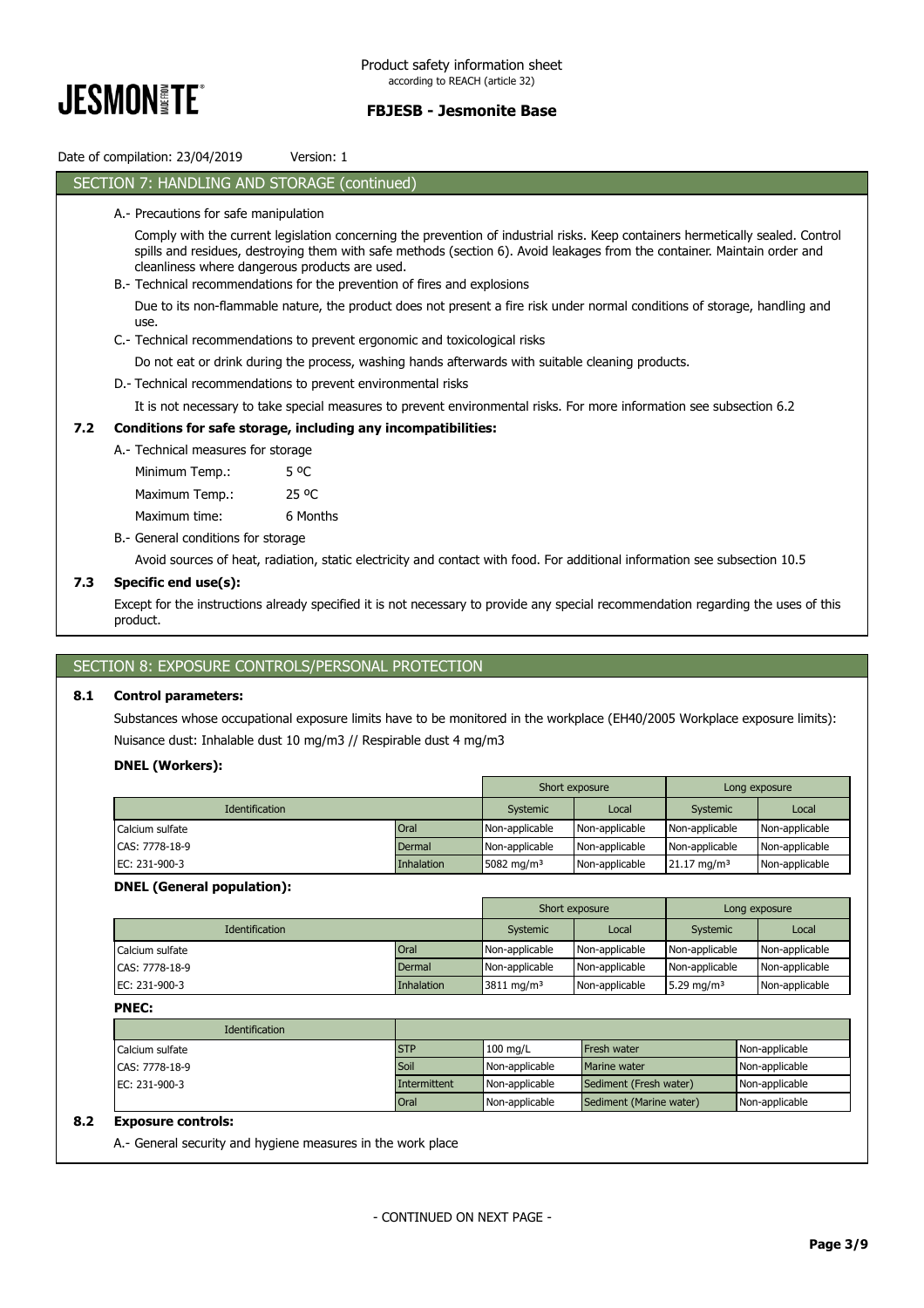

| Date of compilation: 23/04/2019         | Version: 1                                                                                                                                                                                                                                                                                                                                                                                                                                                                                                                                                                                                                                                                   |               |                                 |                                                                                                                                                                                                                                                                                  |  |  |  |  |
|-----------------------------------------|------------------------------------------------------------------------------------------------------------------------------------------------------------------------------------------------------------------------------------------------------------------------------------------------------------------------------------------------------------------------------------------------------------------------------------------------------------------------------------------------------------------------------------------------------------------------------------------------------------------------------------------------------------------------------|---------------|---------------------------------|----------------------------------------------------------------------------------------------------------------------------------------------------------------------------------------------------------------------------------------------------------------------------------|--|--|--|--|
|                                         | SECTION 8: EXPOSURE CONTROLS/PERSONAL PROTECTION (continued)                                                                                                                                                                                                                                                                                                                                                                                                                                                                                                                                                                                                                 |               |                                 |                                                                                                                                                                                                                                                                                  |  |  |  |  |
|                                         | As a preventative measure it is recommended to use basic Personal Protective Equipment, with the corresponding < <ce<br>marking&gt;&gt; in accordance with Directive 89/686/EC. For more information on Personal Protective Equipment (storage, use,<br/>cleaning, maintenance, class of protection,) consult the information leaflet provided by the manufacturer. For more<br/>information see subsection 7.1.<br/>All information contained herein is a recommendation which needs some specification from the labour risk prevention services<br/>as it is not known whether the company has additional measures at its disposal.<br/>B.- Respiratory protection</ce<br> |               |                                 |                                                                                                                                                                                                                                                                                  |  |  |  |  |
| Pictogram                               | <b>PPE</b>                                                                                                                                                                                                                                                                                                                                                                                                                                                                                                                                                                                                                                                                   | Labelling     | <b>CEN Standard</b>             | <b>Remarks</b>                                                                                                                                                                                                                                                                   |  |  |  |  |
| Compulsory use of<br>face mask          | Filter mask for particles                                                                                                                                                                                                                                                                                                                                                                                                                                                                                                                                                                                                                                                    |               | EN 149:2001+A1:2009             | Replace when an increase in resistence to<br>breathing is observed.                                                                                                                                                                                                              |  |  |  |  |
| C.- Specific protection for the hands   |                                                                                                                                                                                                                                                                                                                                                                                                                                                                                                                                                                                                                                                                              |               |                                 |                                                                                                                                                                                                                                                                                  |  |  |  |  |
| Pictogram                               | <b>PPE</b>                                                                                                                                                                                                                                                                                                                                                                                                                                                                                                                                                                                                                                                                   | Labelling     | <b>CEN Standard</b>             | Remarks                                                                                                                                                                                                                                                                          |  |  |  |  |
| Mandatory hand<br>protection            | Protective gloves against<br>minor risks                                                                                                                                                                                                                                                                                                                                                                                                                                                                                                                                                                                                                                     |               |                                 | Replace gloves in case of any sign of damage. For<br>prolonged periods of exposure to the product for<br>professional users/industrials, we recommend using<br>CE III gloves in line with standards EN 420 and EN<br>374.                                                        |  |  |  |  |
| D.- Ocular and facial protection        |                                                                                                                                                                                                                                                                                                                                                                                                                                                                                                                                                                                                                                                                              |               |                                 |                                                                                                                                                                                                                                                                                  |  |  |  |  |
| Pictogram                               | <b>PPE</b>                                                                                                                                                                                                                                                                                                                                                                                                                                                                                                                                                                                                                                                                   | Labelling     | <b>CEN Standard</b>             | Remarks                                                                                                                                                                                                                                                                          |  |  |  |  |
| Mandatory face<br>protection            | Panoramic glasses against<br>splash/projections.                                                                                                                                                                                                                                                                                                                                                                                                                                                                                                                                                                                                                             | CAT II        | EN 166:2001<br>EN ISO 4007:2012 | Clean daily and disinfect periodically according to<br>the manufacturer's instructions. Use if there is a<br>risk of splashing.                                                                                                                                                  |  |  |  |  |
| E.- Body protection                     |                                                                                                                                                                                                                                                                                                                                                                                                                                                                                                                                                                                                                                                                              |               |                                 |                                                                                                                                                                                                                                                                                  |  |  |  |  |
| Pictogram                               | <b>PPE</b>                                                                                                                                                                                                                                                                                                                                                                                                                                                                                                                                                                                                                                                                   | Labelling     | <b>CEN Standard</b>             | Remarks                                                                                                                                                                                                                                                                          |  |  |  |  |
|                                         | Work clothing                                                                                                                                                                                                                                                                                                                                                                                                                                                                                                                                                                                                                                                                |               |                                 | Replace before any evidence of deterioration. For<br>periods of prolonged exposure to the product for<br>professional/industrial users CE III is<br>recommended, in accordance with the regulations<br>in EN ISO 6529:2001, EN ISO 6530:2005, EN ISO<br>13688:2013, EN 464:1994. |  |  |  |  |
|                                         | Anti-slip work shoes                                                                                                                                                                                                                                                                                                                                                                                                                                                                                                                                                                                                                                                         | <b>CAT II</b> | EN ISO 20347:2012               | Replace before any evidence of deterioration. For<br>periods of prolonged exposure to the product for<br>professional/industrial users CE III is<br>recommended, in accordance with the regulations<br>in EN ISO 20345 y EN 13832-1                                              |  |  |  |  |
| F.- Additional emergency measures       |                                                                                                                                                                                                                                                                                                                                                                                                                                                                                                                                                                                                                                                                              |               |                                 |                                                                                                                                                                                                                                                                                  |  |  |  |  |
|                                         | It is not necessary to take additional emergency measures.                                                                                                                                                                                                                                                                                                                                                                                                                                                                                                                                                                                                                   |               |                                 |                                                                                                                                                                                                                                                                                  |  |  |  |  |
| <b>Environmental exposure controls:</b> |                                                                                                                                                                                                                                                                                                                                                                                                                                                                                                                                                                                                                                                                              |               |                                 |                                                                                                                                                                                                                                                                                  |  |  |  |  |
| <b>Volatile organic compounds:</b>      | spillage of both the product and its container. For additional information see subsection 7.1.D                                                                                                                                                                                                                                                                                                                                                                                                                                                                                                                                                                              |               |                                 | In accordance with the community legislation for the protection of the environment it is recommended to avoid environmental                                                                                                                                                      |  |  |  |  |
|                                         | With regard to Directive 2010/75/EU, this product has the following characteristics:                                                                                                                                                                                                                                                                                                                                                                                                                                                                                                                                                                                         |               |                                 |                                                                                                                                                                                                                                                                                  |  |  |  |  |
| V.O.C. (Supply):                        | 0 % weight                                                                                                                                                                                                                                                                                                                                                                                                                                                                                                                                                                                                                                                                   |               |                                 |                                                                                                                                                                                                                                                                                  |  |  |  |  |
| V.O.C. density at 20 °C:                | 0 kg/m <sup>3</sup> $(0 g/L)$                                                                                                                                                                                                                                                                                                                                                                                                                                                                                                                                                                                                                                                |               |                                 |                                                                                                                                                                                                                                                                                  |  |  |  |  |
| Average carbon number:                  | Non-applicable                                                                                                                                                                                                                                                                                                                                                                                                                                                                                                                                                                                                                                                               |               |                                 |                                                                                                                                                                                                                                                                                  |  |  |  |  |
| Average molecular weight:               | Non-applicable                                                                                                                                                                                                                                                                                                                                                                                                                                                                                                                                                                                                                                                               |               |                                 |                                                                                                                                                                                                                                                                                  |  |  |  |  |

# SECTION 9: PHYSICAL AND CHEMICAL PROPERTIES

\*Not relevant due to the nature of the product, not providing information property of its hazards.

- CONTINUED ON NEXT PAGE -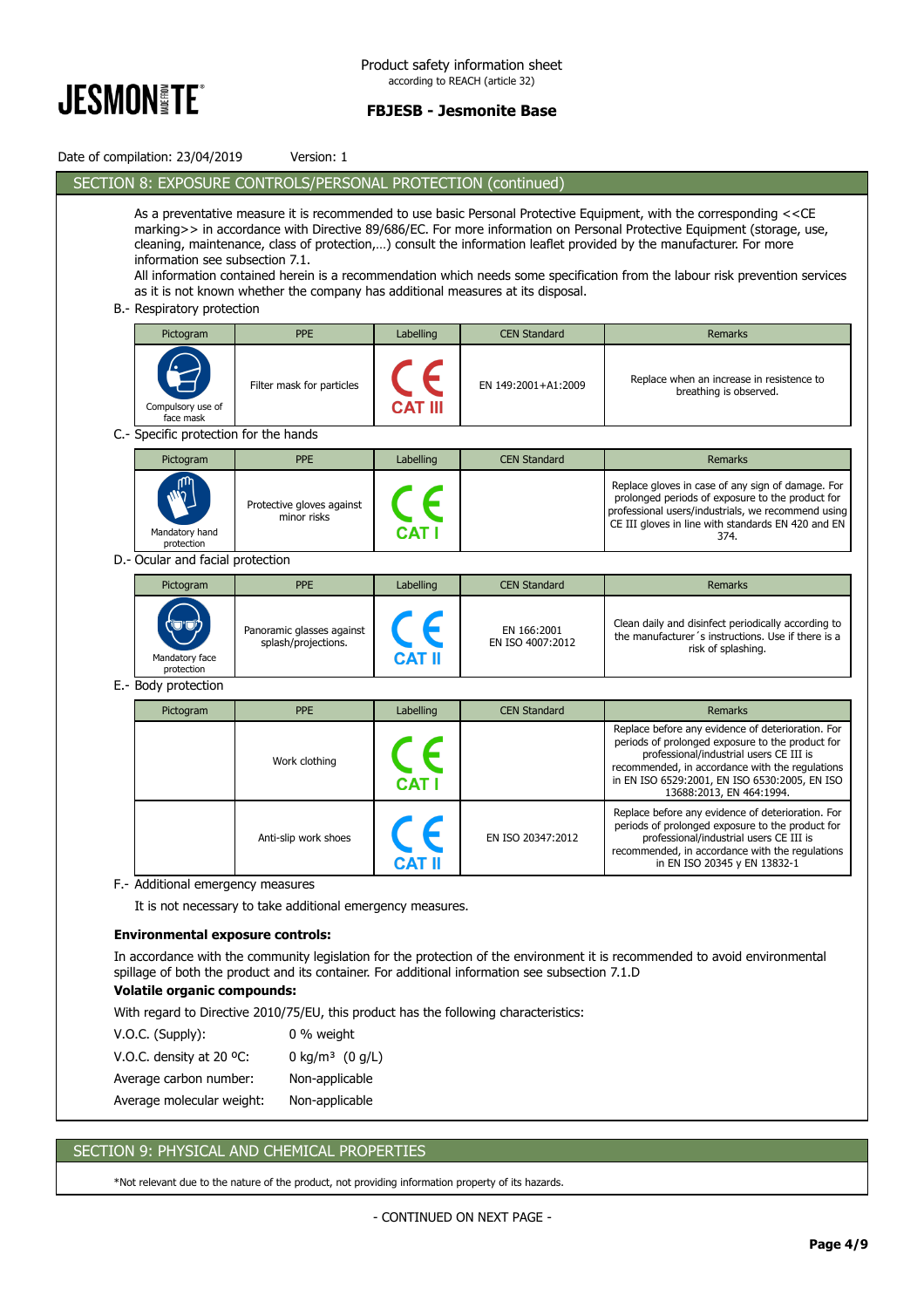

|     | Date of compilation: 23/04/2019<br>Version: 1                                                      |                        |  |  |  |  |
|-----|----------------------------------------------------------------------------------------------------|------------------------|--|--|--|--|
|     | SECTION 9: PHYSICAL AND CHEMICAL PROPERTIES (continued)                                            |                        |  |  |  |  |
| 9.1 | Information on basic physical and chemical properties:                                             |                        |  |  |  |  |
|     | For complete information see the product datasheet.                                                |                        |  |  |  |  |
|     | Appearance:                                                                                        |                        |  |  |  |  |
|     | Physical state at 20 °C:                                                                           | Solid                  |  |  |  |  |
|     | Appearance:                                                                                        | Powdery                |  |  |  |  |
|     | Colour:                                                                                            | Not available          |  |  |  |  |
|     | Odour:                                                                                             | Not available          |  |  |  |  |
|     | Odour threshold:                                                                                   | Non-applicable *       |  |  |  |  |
|     | <b>Volatility:</b>                                                                                 |                        |  |  |  |  |
|     | Boiling point at atmospheric pressure:                                                             | Non-applicable *       |  |  |  |  |
|     | Vapour pressure at 20 °C:                                                                          | Non-applicable *       |  |  |  |  |
|     | Vapour pressure at 50 °C:                                                                          | Non-applicable *       |  |  |  |  |
|     | Evaporation rate at 20 °C:                                                                         | Non-applicable *       |  |  |  |  |
|     | <b>Product description:</b>                                                                        |                        |  |  |  |  |
|     | Density at 20 °C:                                                                                  | 2964 kg/m <sup>3</sup> |  |  |  |  |
|     | Relative density at 20 °C:                                                                         | 2.964                  |  |  |  |  |
|     | Dynamic viscosity at 20 °C:                                                                        | Non-applicable *       |  |  |  |  |
|     | Kinematic viscosity at 20 °C:                                                                      | Non-applicable *       |  |  |  |  |
|     | Kinematic viscosity at 40 °C:                                                                      | Non-applicable *       |  |  |  |  |
|     | Concentration:                                                                                     | Non-applicable *       |  |  |  |  |
|     | pH:                                                                                                | Non-applicable *       |  |  |  |  |
|     | Vapour density at 20 °C:                                                                           | Non-applicable *       |  |  |  |  |
|     | Partition coefficient n-octanol/water 20 °C:                                                       | Non-applicable *       |  |  |  |  |
|     | Solubility in water at 20 °C:                                                                      | Non-applicable *       |  |  |  |  |
|     | Solubility properties:                                                                             | Non-applicable *       |  |  |  |  |
|     | Decomposition temperature:                                                                         | Non-applicable *       |  |  |  |  |
|     | Melting point/freezing point:                                                                      | 1450 °C                |  |  |  |  |
|     | Explosive properties:                                                                              | Non-applicable *       |  |  |  |  |
|     | Oxidising properties:                                                                              | Non-applicable *       |  |  |  |  |
|     | <b>Flammability:</b>                                                                               |                        |  |  |  |  |
|     | Flash Point:                                                                                       | Non-applicable         |  |  |  |  |
|     | Flammability (solid, gas):                                                                         | Non-applicable *       |  |  |  |  |
|     | Autoignition temperature:                                                                          | Non-applicable *       |  |  |  |  |
|     | Lower flammability limit:                                                                          | Non-applicable *       |  |  |  |  |
|     | Upper flammability limit:                                                                          | Non-applicable *       |  |  |  |  |
|     | <b>Explosive:</b>                                                                                  |                        |  |  |  |  |
|     | Lower explosive limit:                                                                             | Non-applicable *       |  |  |  |  |
|     | Upper explosive limit:                                                                             | Non-applicable *       |  |  |  |  |
| 9.2 | <b>Other information:</b><br>Surface tension at 20 °C:                                             |                        |  |  |  |  |
|     |                                                                                                    | Non-applicable *       |  |  |  |  |
|     | Refraction index:                                                                                  | Non-applicable *       |  |  |  |  |
|     | *Not relevant due to the nature of the product, not providing information property of its hazards. |                        |  |  |  |  |

# SECTION 10: STABILITY AND REACTIVITY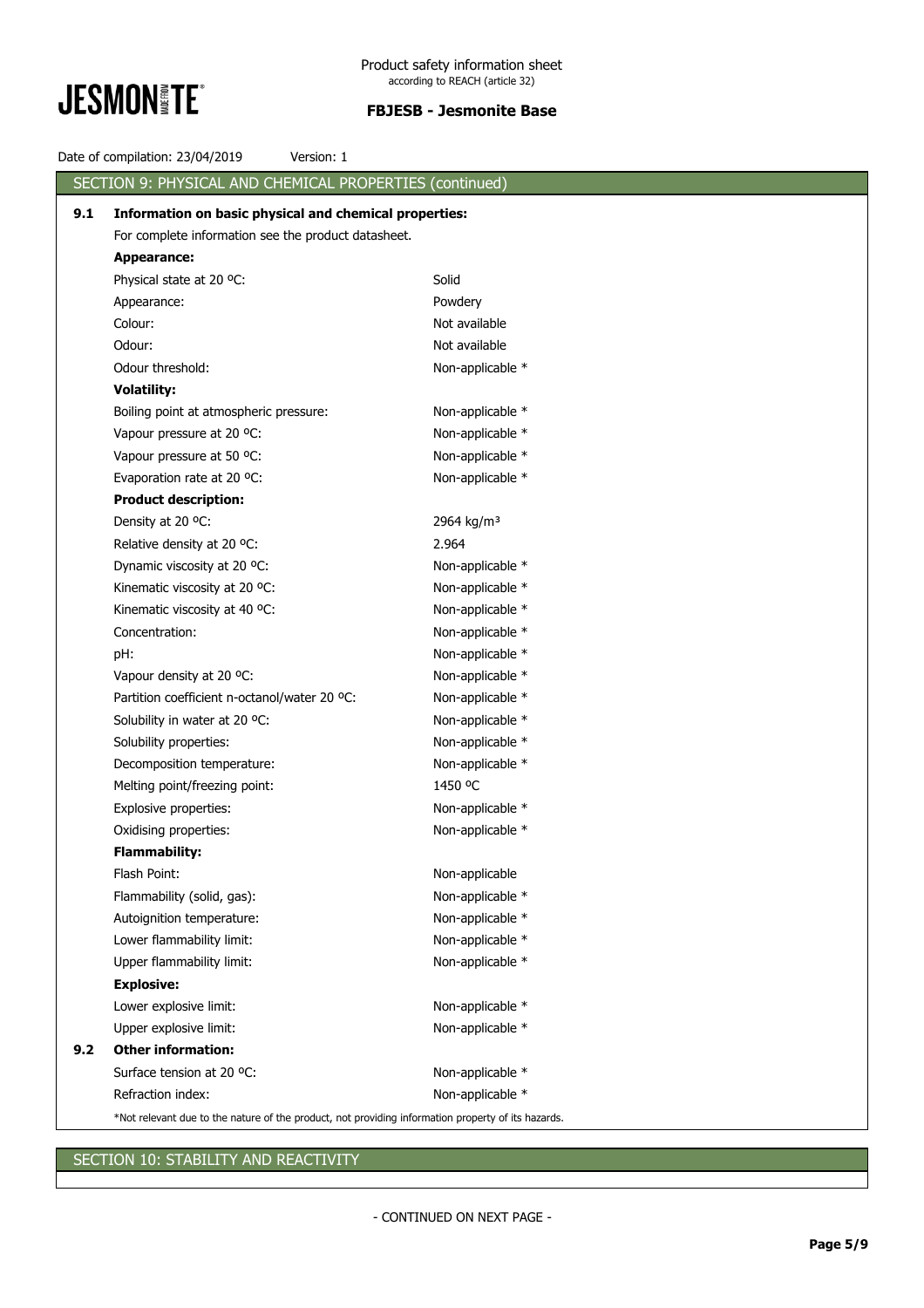

Date of compilation: 23/04/2019 Version: 1

## SECTION 10: STABILITY AND REACTIVITY (continued)

### **10.1 Reactivity:**

No hazardous reactions are expected because the product is stable under recommended storage conditions. See section 7.

### **10.2 Chemical stability:**

Chemically stable under the conditions of storage, handling and use.

### **10.3 Possibility of hazardous reactions:**

Under the specified conditions, hazardous reactions that lead to excessive temperatures or pressure are not expected.

## **10.4 Conditions to avoid:**

Applicable for handling and storage at room temperature:

| Shock and friction | with air<br>:ontact | Increase in temperature | Sunliaht            | Humidity       |
|--------------------|---------------------|-------------------------|---------------------|----------------|
| Not applicable     | Not<br>: applicable | Not applicable          | Not<br>: applicable | Not applicable |
|                    |                     |                         |                     |                |

### **10.5 Incompatible materials:**

| <b>Acids</b>             | Water               | materials<br>Jxidising | materials<br>Combustible | Others                                    |
|--------------------------|---------------------|------------------------|--------------------------|-------------------------------------------|
| Avoid<br>strona<br>acids | Nοι<br>: applicable | Not<br>: applicable    | Not applicable           | trong bases<br>Avoid<br>l alkalis or<br>. |

### **10.6 Hazardous decomposition products:**

See subsection 10.3, 10.4 and 10.5 to find out the specific decomposition products. Depending on the decomposition conditions, complex mixtures of chemical substances can be released: carbon dioxide (CO2), carbon monoxide and other organic compounds.

## SECTION 11: TOXICOLOGICAL INFORMATION

### **11.1 Information on toxicological effects:**

LD50 oral > 2000 mg/kg (rat)

### **Dangerous health implications:**

In case of exposure that is repetitive, prolonged or at concentrations higher than the recommended occupational exposure limits, adverse effects on health may result, depending on the means of exposure:

- A- Ingestion (acute effect):
	- Acute toxicity : Based on available data, the classification criteria are not met
	- Corrosivity/Irritability: Based on available data, the classification criteria are not met
- B- Inhalation (acute effect):
	- Acute toxicity : Based on available data, the classification criteria are not met
	- Corrosivity/Irritability: Based on available data, the classification criteria are not met
- C- Contact with the skin and the eyes (acute effect):
	- Contact with the skin: Based on available data, the classification criteria are not met
	- Contact with the eyes: Based on available data, the classification criteria are not met
- D- CMR effects (carcinogenicity, mutagenicity and toxicity to reproduction):
	- Carcinogenicity: Based on available data, the classification criteria are not met IARC: Non-applicable
	- Mutagenicity: Based on available data, the classification criteria are not met
	- Reproductive toxicity: Based on available data, the classification criteria are not met
- E- Sensitizing effects:
	- Respiratory: Based on available data, the classification criteria are not met
	- Cutaneous: Based on available data, the classification criteria are not met
- F- Specific target organ toxicity (STOT) single exposure:

Based on available data, the classification criteria are not met

- G- Specific target organ toxicity (STOT)-repeated exposure:
	- Specific target organ toxicity (STOT)-repeated exposure: Based on available data, the classification criteria are not met
	- Skin: Based on available data, the classification criteria are not met
- H- Aspiration hazard: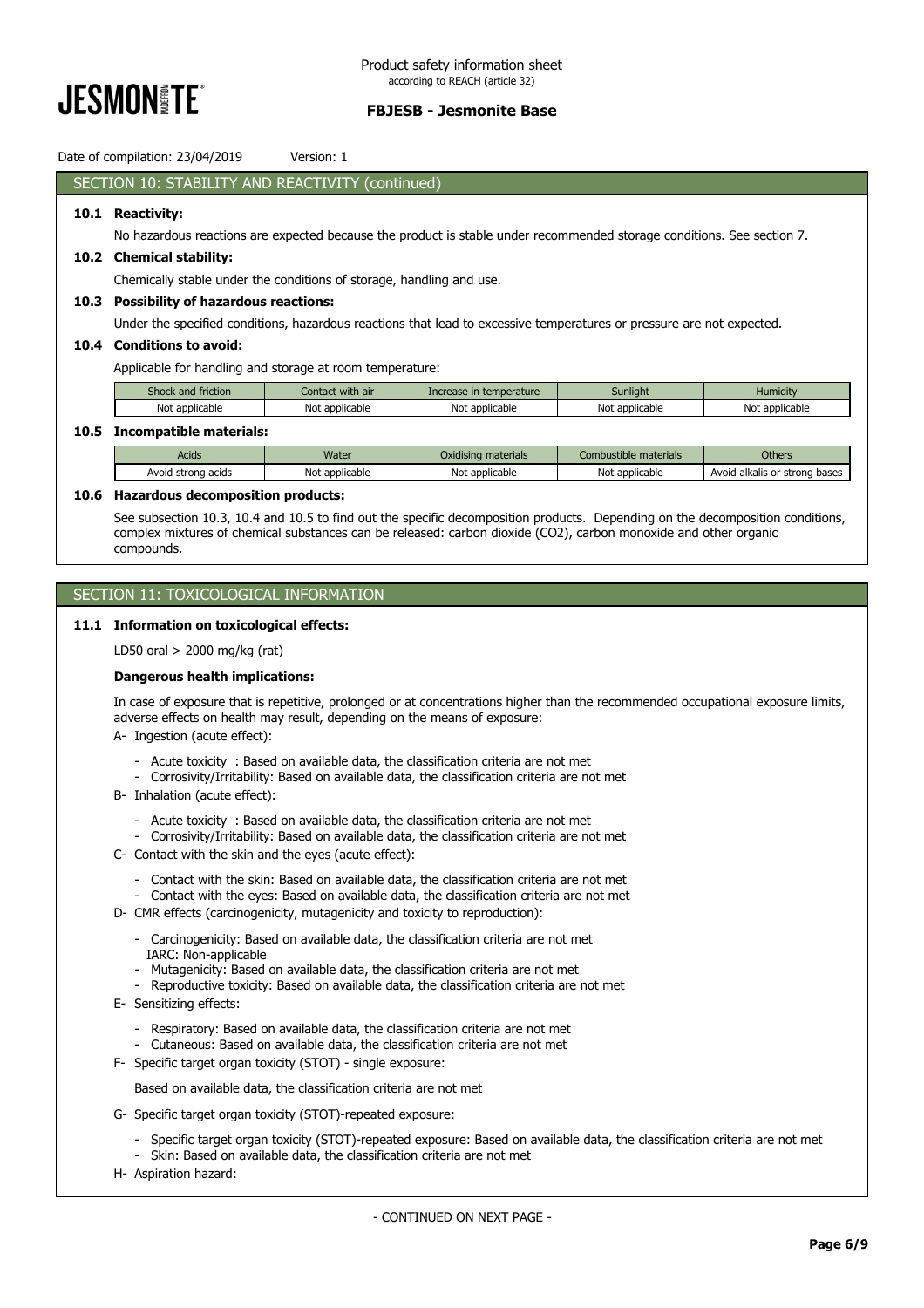

## Date of compilation: 23/04/2019 Version: 1

| SECTION 11: TOXICOLOGICAL INFORMATION (continued)                |             |                |       |
|------------------------------------------------------------------|-------------|----------------|-------|
| Based on available data, the classification criteria are not met |             |                |       |
| <b>Other information:</b>                                        |             |                |       |
| Non-applicable                                                   |             |                |       |
| Specific toxicology information on the substances:               |             |                |       |
| Identification                                                   |             | Acute toxicity | Genus |
| Calcium sulfate                                                  | LD50 oral   | >2000 mg/kg    |       |
|                                                                  |             |                |       |
| CAS: 7778-18-9                                                   | LD50 dermal | >2000 mg/kg    |       |

| SECTION 12: ECOLOGICAL INFORMATION  |
|-------------------------------------|
| 12.1 Toxicity:                      |
| Not available                       |
| 12.2 Persistence and degradability: |
| Not available                       |
| 12.3 Bioaccumulative potential:     |

## Not available **12.4 Mobility in soil:**

Not available

## **12.5 Results of PBT and vPvB assessment:**

Product fails to meet PBT/vPvB criteria

# **12.6 Other adverse effects:**

Not described

# SECTION 13: DISPOSAL CONSIDERATIONS

## **13.1 Waste treatment methods:**

| Code | <b>Description</b>                                                                          | Waste class (Regulation (EU) No<br>1357/2014) |
|------|---------------------------------------------------------------------------------------------|-----------------------------------------------|
|      | It is not possible to assign a specific code, as it depends on the intended use by the user | Non dangerous                                 |

### **Type of waste (Regulation (EU) No 1357/2014):**

Non-applicable

# **Waste management (disposal and evaluation):**

Consult the authorized waste service manager on the assessment and disposal operations in accordance with Annex 1 and Annex 2 (Directive 2008/98/EC, The Waste Regulations 2011, 2011 No. 988). As under 15 01 (2014/955/EU) of the code and in case the container has been in direct contact with the product, it will be processed the same way as the actual product. Otherwise, it will be processed as non-dangerous residue. We do not recommended disposal down the drain. See paragraph 6.2.

## **Regulations related to waste management:**

In accordance with Annex II of Regulation (EC) No 1907/2006 (REACH) the community or state provisions related to waste management are stated

Community legislation: Directive 2008/98/EC, 2014/955/EU, Regulation (EU) No 1357/2014

# SECTION 14: TRANSPORT INFORMATION

This product is not regulated for transport (ADR/RID,IMDG,IATA)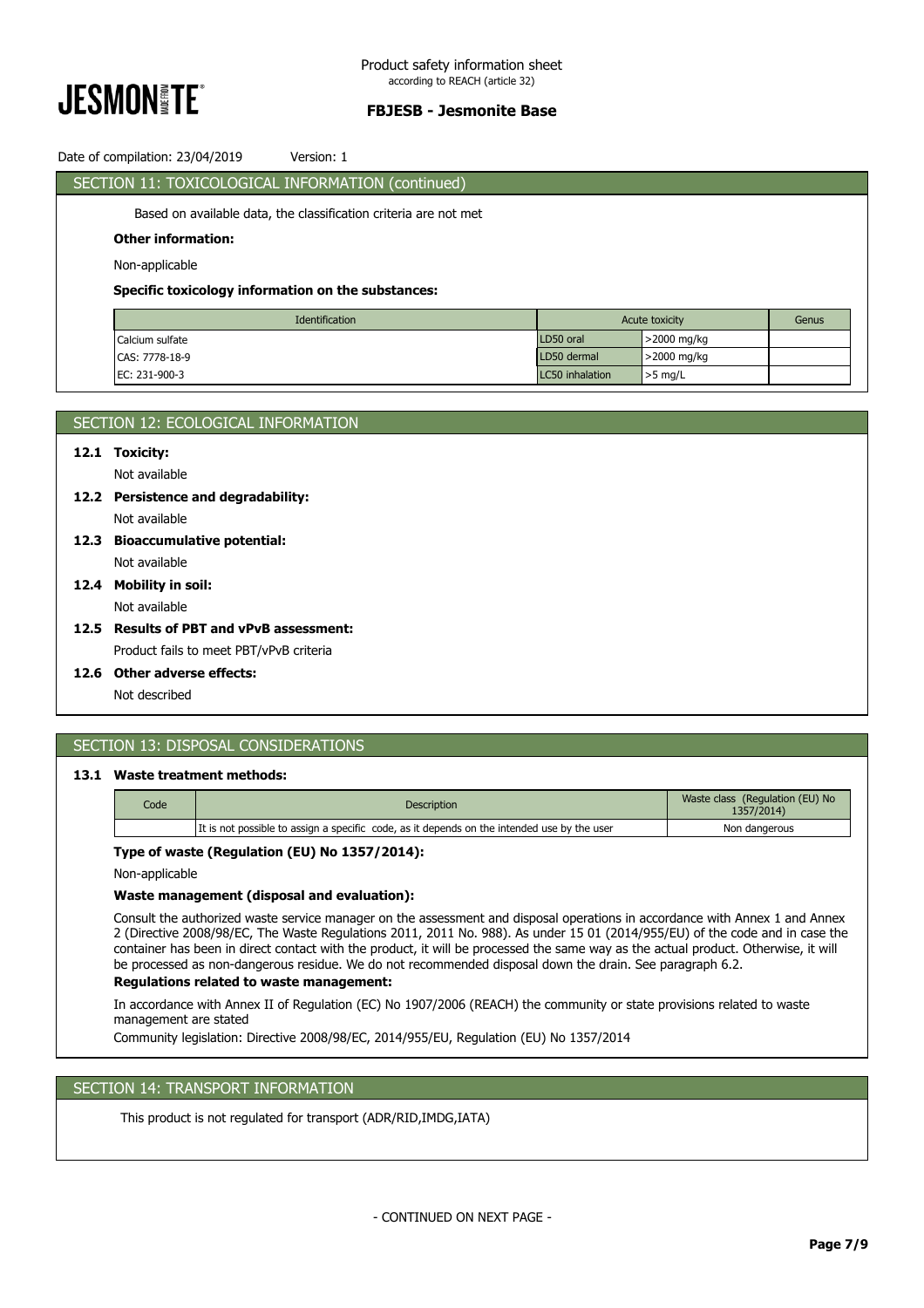

## Date of compilation: 23/04/2019 Version: 1

# SECTION 15: REGULATORY INFORMATION

## **15.1 Safety, health and environmental regulations/legislation specific for the substance or mixture:**

Candidate substances for authorisation under the Regulation (EC) No 1907/2006 (REACH): Non-applicable

Substances included in Annex XIV of REACH ("Authorisation List") and sunset date: Non-applicable

Regulation (EC) No 1005/2009, about substances that deplete the ozone layer: Non-applicable

Article 95, REGULATION (EU) No 528/2012: Non-applicable

REGULATION (EU) No 649/2012, in relation to the import and export of hazardous chemical products: Non-applicable

### **Seveso III:**

Non-applicable

**Limitations to commercialisation and the use of certain dangerous substances and mixtures (Annex XVII REACH, etc ….):**

Non-applicable

### **Specific provisions in terms of protecting people or the environment:**

It is recommended to use the information included in this safety data sheet as a basis for conducting workplace-specific risk assessments in order to establish the necessary risk prevention measures for the handling, use, storage and disposal of this product.

### **Other legislation:**

The Carriage of Dangerous Goods and Use of Transportable Pressure Equipment Regulations 2009 (CDG 2009), SI 2009 No 1348 The Carriage of Dangerous Goods and Use of Transportable Pressure Equipment (Amendment) Regulations 2011, 2011 No. 1885 Control of Substances Hazardous to Health Regulations 2002 (as amended) EH40/2005 Workplace exposure limits

The Waste Regulations 2011, 2011 No. 988

## **15.2 Chemical safety assessment:**

The supplier has not carried out evaluation of chemical safety.

## SECTION 16: OTHER INFORMATION

### **Legislation related to safety data sheets:**

This safety data sheet has been designed in accordance with ANNEX II-Guide to the compilation of safety data sheets of Regulation (EC) No 1907/2006 (Regulation (EC) No 2015/830)

### **Modifications related to the previous Safety Data Sheet which concerns the ways of managing risks.:** Non-applicable

### **Texts of the legislative phrases mentioned in section 3:**

The phrases indicated do not refer to the product itself; they are present merely for informative purposes and refer to the individual components which appear in section 3

### **CLP Regulation (EC) No 1272/2008:**

Non-applicable

### **Advice related to training:**

Minimal training is recommended in order to prevent industrial risks for staff using this product and to facilitate their comprehension and interpretation of this safety data sheet, as well as the label on the product.

### **Principal bibliographical sources:**

http://echa.europa.eu

http://eur-lex.europa.eu

# **Abbreviations and acronyms:**

ADR: European agreement concerning the international carriage of dangerous goods by road

IMDG: International maritime dangerous goods code

IATA: International Air Transport Association

ICAO: International Civil Aviation Organisation

COD: Chemical Oxygen Demand

BOD5: 5-day biochemical oxygen demand BCF: Bioconcentration factor

LD50: Lethal Dose 50

LC50: Lethal Concentration 50

EC50: Effective concentration 50

Log-POW: Octanol-water partition coefficient

Koc: Partition coefficient of organic carbon